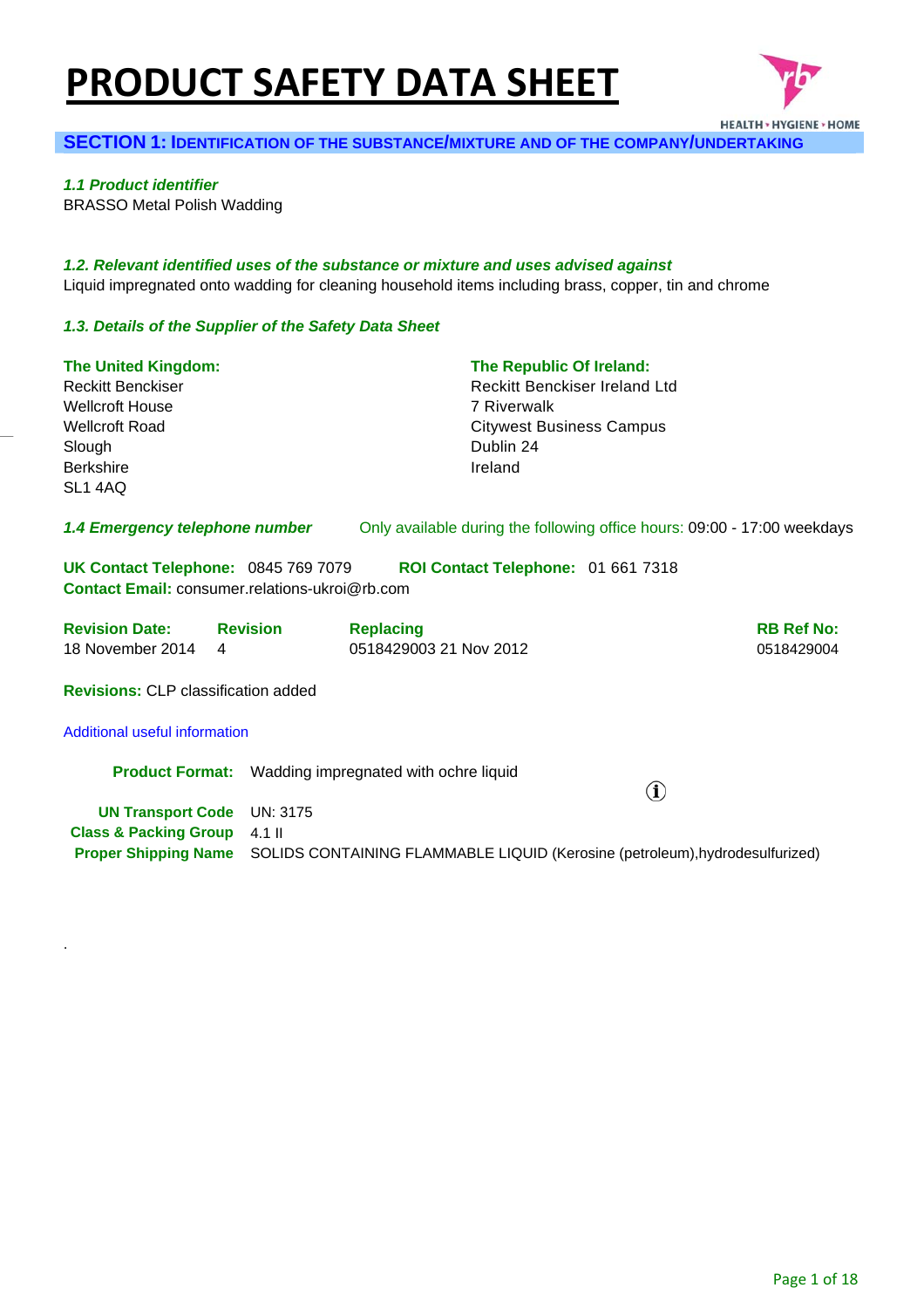

## **SECTION 2: HAZARDS IDENTIFICATION**

# 2.1 Classification of the substance or mixture

#### **Product definition** : Mixture

Classification according to Regulation (EC) No. 1272/2008 [CLP/GHS]

Flam. Liq. 3, H226 Flam. Sol. 1, H228 Skin Irrit. 2. H315 STOT SE 3, H336 (Narcotic effects) Aquatic Chronic 2, H411

#### **Classification according to Directive 1999/45/EC [DPD]**

The product is classified as dangerous according to Directive 1999/45/EC and its amendments.

| <b>Classification</b>                                       | : R10<br>Xi: R38<br>R67<br>N: R51/53                                                                                                                                  |
|-------------------------------------------------------------|-----------------------------------------------------------------------------------------------------------------------------------------------------------------------|
| <b>Physical/chemical</b><br>hazards                         | $:$ Flammable.                                                                                                                                                        |
| <b>Human health hazards</b><br><b>Environmental hazards</b> | : Irritating to skin. Vapours may cause drowsiness and dizziness.<br>: Toxic to aquatic organisms, may cause long-term adverse effects in the aquatic<br>environment. |

See Section 16 for the full text of the R phrases or H statements declared above.

See Section 11 for more detailed information on health effects and symptoms.

#### 2.2 Label elements

**Cinnal word** 

**Hazard pictograms** 



| <b>Signal word</b>              |   | : Danger                                                                                                                                                                                                                                                                                                                                                                                                                                          |  |
|---------------------------------|---|---------------------------------------------------------------------------------------------------------------------------------------------------------------------------------------------------------------------------------------------------------------------------------------------------------------------------------------------------------------------------------------------------------------------------------------------------|--|
| <b>Hazard statements</b>        |   | : Flammable liquid and vapour.<br>Flammable solid.<br>Causes skin irritation.<br>May cause drowsiness or dizziness.<br>Toxic to aquatic life with long lasting effects.                                                                                                                                                                                                                                                                           |  |
| <b>Precautionary statements</b> |   |                                                                                                                                                                                                                                                                                                                                                                                                                                                   |  |
| General                         |   | : Keep out of reach of children.<br>If medical advice is needed, have product container or label at hand.<br>Read label before use                                                                                                                                                                                                                                                                                                                |  |
| <b>Prevention</b>               |   | : Avoid breathing vapour.<br>Keep away from heat, sparks, open flames and hot surfaces. - No smoking.<br>Wear protective gloves and eye/face protection.<br>Avoid release to the environment                                                                                                                                                                                                                                                      |  |
| <b>Response</b>                 |   | : IF INHALED: Remove victim to fresh air and keep at rest in a position comfortable<br>for breathing.<br>IF ON SKIN: Wash with plenty of soap and water.<br>If skin irritation or rash occurs: Get medical advice/attention.<br>IF IN EYES: Rinse cautiously with water for several minutes. Remove contact<br>lenses, if present and easy to do. Continue rinsing.<br>IF SWALLOWED: Call a POISON CENTER or doctor/physician if you feel unwell. |  |
| <b>Storage</b>                  |   | : Store in a well-ventilated place. Keep container tightly closed.                                                                                                                                                                                                                                                                                                                                                                                |  |
| <b>Disposal</b>                 |   | : Not applicable.                                                                                                                                                                                                                                                                                                                                                                                                                                 |  |
| <b>Hazard symbol or symbols</b> | ÷ |                                                                                                                                                                                                                                                                                                                                                                                                                                                   |  |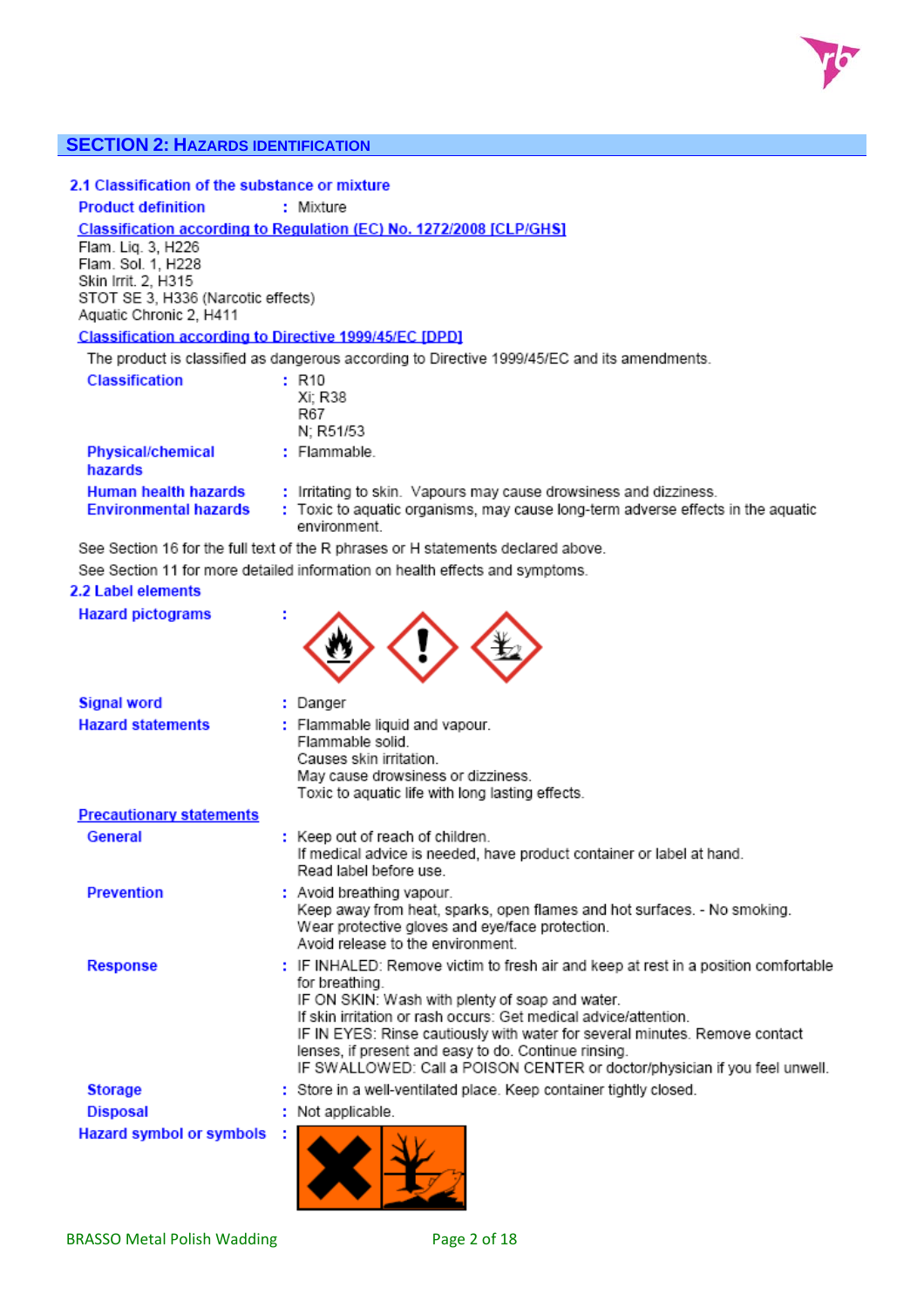

| Indication of danger<br><b>Risk phrases</b>                          | : Irritant, Dangerous for the environment<br>$: R10 - Flammable.$<br>R38- Irritating to skin.<br>R67- Vapours may cause drowsiness and dizziness.<br>R51/53- Toxic to aquatic organisms, may cause long-term adverse effects in the<br>aquatic environment.                                                                                                                    |
|----------------------------------------------------------------------|--------------------------------------------------------------------------------------------------------------------------------------------------------------------------------------------------------------------------------------------------------------------------------------------------------------------------------------------------------------------------------|
| <b>Safety phrases</b>                                                | : S2- Keep out of the reach of children.<br>S16- Keep away from sources of ignition - No smoking.<br>S23- Do not breathe vapour.<br>S24- Avoid contact with skin.<br>S28- After contact with skin, wash immediately with plenty of soap and water.<br>S29- Do not empty into drains.<br>S46- If swallowed, seek medical advice immediately and show this container or<br>label |
| <b>Hazardous ingredients</b><br>(DPD)                                | : Not applicable.                                                                                                                                                                                                                                                                                                                                                              |
| <b>Hazardous ingredients</b><br>(CLP)                                | : Not applicable.                                                                                                                                                                                                                                                                                                                                                              |
| <b>Supplemental label</b><br>elements (DPD)                          | : Not applicable.                                                                                                                                                                                                                                                                                                                                                              |
| <b>Supplemental label</b><br>elements (CLP)                          | : Not applicable.                                                                                                                                                                                                                                                                                                                                                              |
| <b>Special packaging requirements</b>                                |                                                                                                                                                                                                                                                                                                                                                                                |
| <b>Containers to be fitted</b><br>with child-resistant<br>fastenings | : Not applicable.                                                                                                                                                                                                                                                                                                                                                              |
| Tactile warning of danger : Yes, applicable.                         |                                                                                                                                                                                                                                                                                                                                                                                |
| 2.3 Other hazards                                                    |                                                                                                                                                                                                                                                                                                                                                                                |
| Other hazards which do<br>not result in classification               | : None known                                                                                                                                                                                                                                                                                                                                                                   |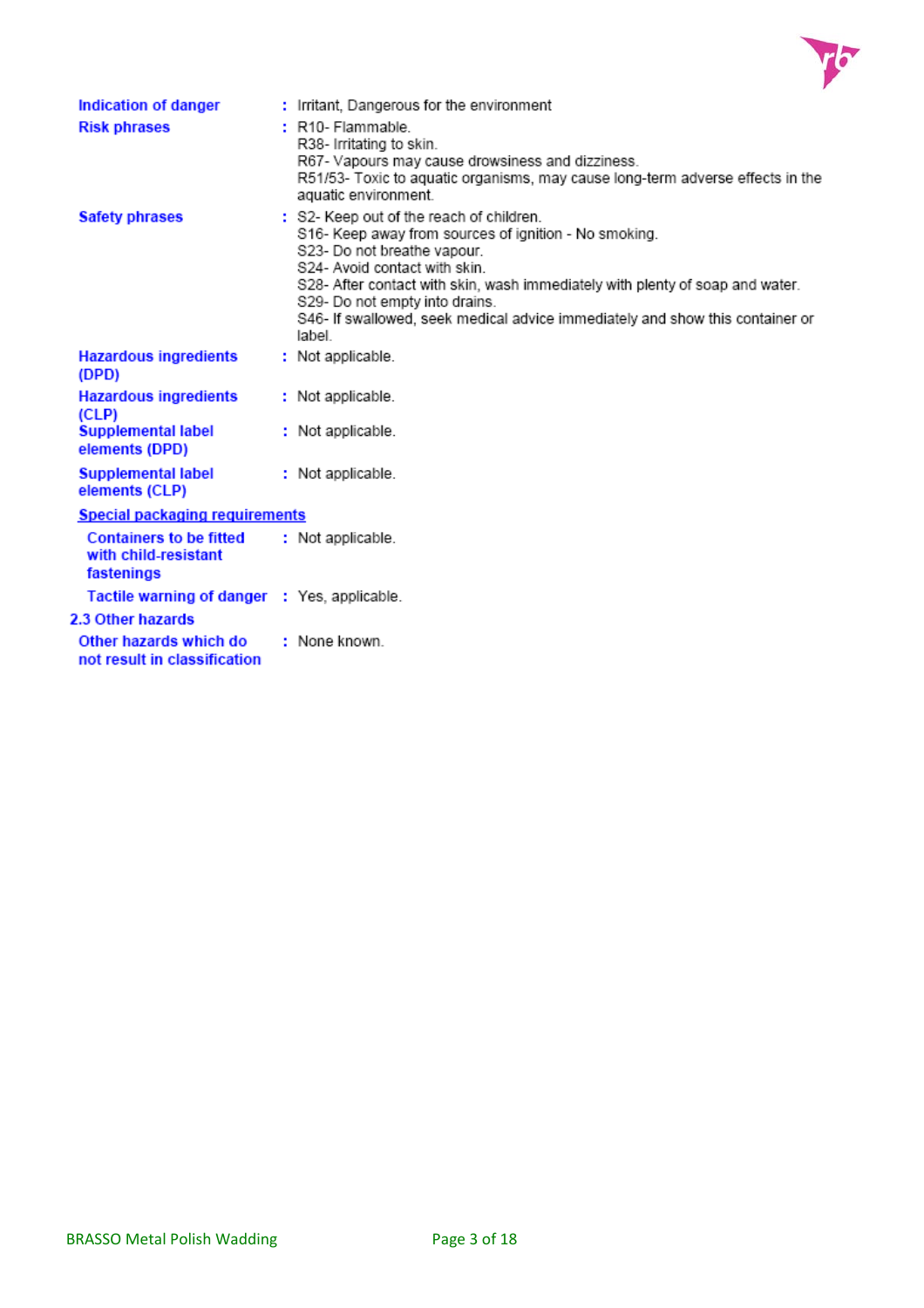

# **SECTION 3: COMPOSITION/INFORMATION ON INGREDIENTS**

| Substance/mixture                          | : Mixture                                               |             |                                                                             |                                                                                                                          |             |
|--------------------------------------------|---------------------------------------------------------|-------------|-----------------------------------------------------------------------------|--------------------------------------------------------------------------------------------------------------------------|-------------|
|                                            |                                                         |             |                                                                             | <b>Classification</b>                                                                                                    |             |
| <b>Product/ingredient</b><br>name          | <b>Identifiers</b>                                      | %           | 67/548/EEC                                                                  | <b>Regulation (EC) No.</b><br>1272/2008 [CLP]                                                                            | <b>Type</b> |
| Kerosine (petroleum),<br>hydrodesulfurized | EC: 265-184-9<br>CAS: 64742-81-0<br>Index: 649-423-00-8 | 60 -<br>100 | Xn; R65                                                                     | Asp. Tox. 1, H304                                                                                                        | $[1]$       |
| ammonia                                    | EC: 215-647-6<br>CAS: 1336-21-6<br>Index: 007-001-01-2  | $0.25 -$    | C; R34<br>N; R50                                                            | Skin Corr. 1B, H314<br>Eye Dam. 1, H318<br>STOT SE 3, H335<br>(Respiratory tract<br>irritation)<br>Aquatic Acute 1, H400 | $[1]$       |
|                                            |                                                         |             | See Section 16 for<br>the full text of the R-<br>phrases declared<br>above. | See Section 16 for the<br>full text of the H<br>statements declared<br>above.                                            |             |

EU Regulation (EC) No. 1907/2006 (REACH)

Annex XIV - List of substances subject to authorisation

#### **Annex XIV**

None of the components are listed.

#### **Substances of very high concern**

None of the components are listed.

Annex XVII - Restrictions : Not applicable. on the manufacture, placing on the market and use of certain dangerous substances,

mixtures and articles

There are no additional ingredients present which, within the current knowledge of the supplier and in the concentrations applicable, are classified as hazardous to health or the environment, are PBTs or vPvBs or have been assigned a workplace exposure limit and hence require reporting in this section.

Type

[1] Substance classified with a health or environmental hazard

[2] Substance with a workplace exposure limit

[3] Substance meets the criteria for PBT according to Regulation (EC) No. 1907/2006, Annex XIII

[4] Substance meets the criteria for vPvB according to Regulation (EC) No. 1907/2006, Annex XIII

[5] Substance of equivalent concern

Occupational exposure limits, if available, are listed in Section 8.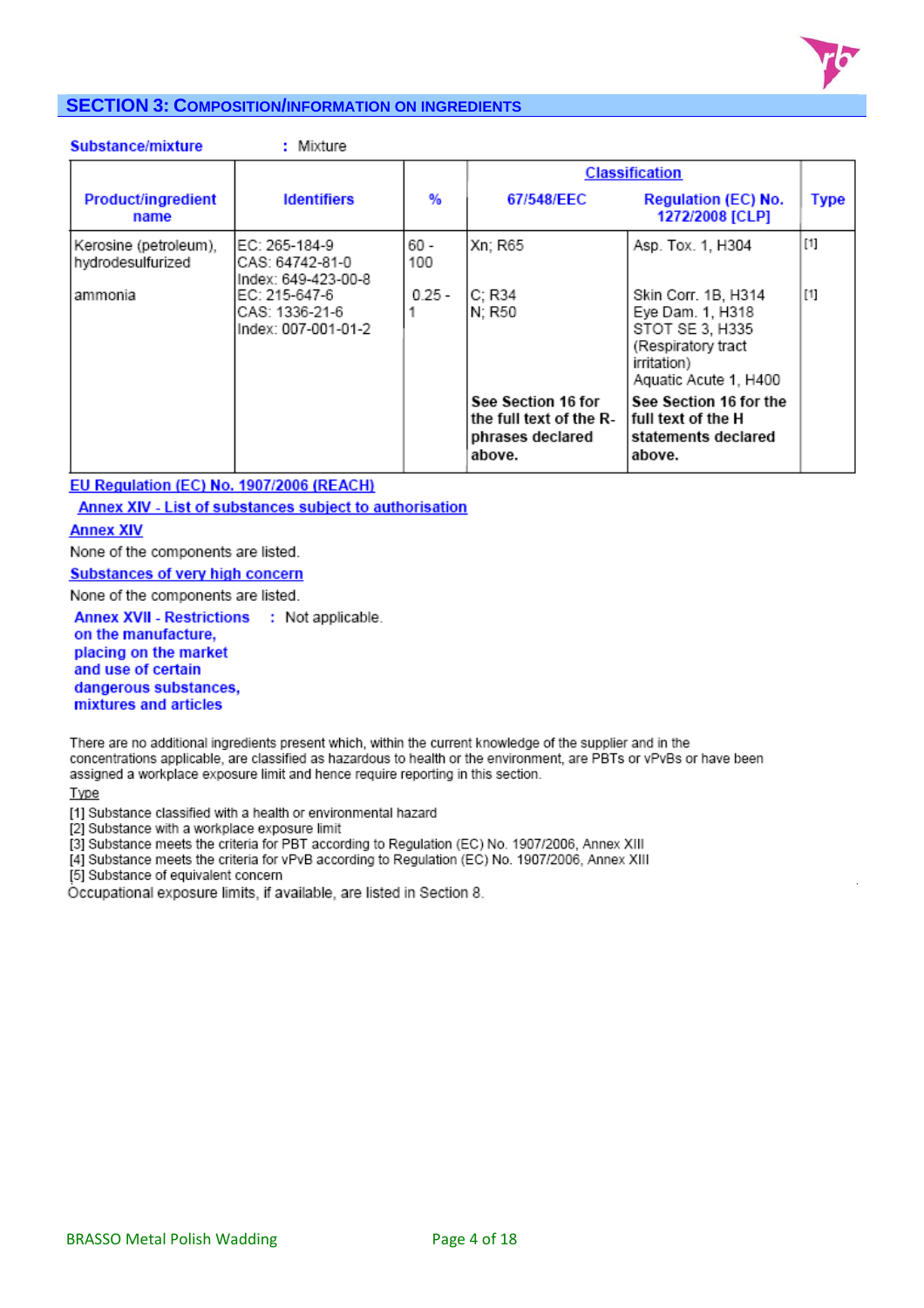# **SECTION 4: FIRST AID MEASURES**



| 4.1 Description of first aid measures |                                                                                                                                                                                                                                                                                                                                                                                                                                                                                                                                                                                                                                                                                       |
|---------------------------------------|---------------------------------------------------------------------------------------------------------------------------------------------------------------------------------------------------------------------------------------------------------------------------------------------------------------------------------------------------------------------------------------------------------------------------------------------------------------------------------------------------------------------------------------------------------------------------------------------------------------------------------------------------------------------------------------|
| Eye contact                           | : Immediately flush eyes with plenty of water, occasionally lifting the upper and lower<br>eyelids. Check for and remove any contact lenses. Continue to rinse for at least 10<br>minutes. Get medical attention.                                                                                                                                                                                                                                                                                                                                                                                                                                                                     |
| <b>Inhalation</b>                     | : Remove victim to fresh air and keep at rest in a position comfortable for breathing.<br>If it is suspected that fumes are still present, the rescuer should wear an appropriate<br>mask or self-contained breathing apparatus. If not breathing, if breathing is irregular<br>or if respiratory arrest occurs, provide artificial respiration or oxygen by trained<br>personnel. It may be dangerous to the person providing aid to give mouth-to-mouth<br>resuscitation. Get medical attention. If necessary, call a poison center or physician.<br>If unconscious, place in recovery position and get medical attention immediately.<br>Maintain an open airway.                  |
| <b>Skin contact</b>                   | : Flush contaminated skin with plenty of water. Remove contaminated clothing and<br>shoes. Continue to rinse for at least 10 minutes. Get medical attention.                                                                                                                                                                                                                                                                                                                                                                                                                                                                                                                          |
| Ingestion                             | : Wash out mouth with water. Remove dentures if any. Move to fresh air. If material<br>has been swallowed and the exposed person is conscious, give small quantities of<br>water to drink. Stop if the exposed person feels sick as vomiting may be dangerous.<br>Do not induce vomiting unless directed to do so by medical personnel. If vomiting<br>occurs, the head should be kept low so that vomit does not enter the lungs. Get<br>medical attention. If necessary, call a poison center or physician. Never give<br>anything by mouth to an unconscious person. If unconscious, place in recovery<br>position and get medical attention immediately. Maintain an open airway. |
| <b>Protection of first-aiders</b>     | : No action shall be taken involving any personal risk or without suitable training. If it<br>is suspected that fumes are still present, the rescuer should wear an appropriate<br>mask or self-contained breathing apparatus. It may be dangerous to the person<br>providing aid to give mouth-to-mouth resuscitation.                                                                                                                                                                                                                                                                                                                                                               |

| <b>Potential acute health effects</b> | 4.2 Most important symptoms and effects, both acute and delayed                                                                               |
|---------------------------------------|-----------------------------------------------------------------------------------------------------------------------------------------------|
| Eye contact                           | : Causes serious eye irritation.                                                                                                              |
| <b>Inhalation</b>                     | : Can cause central nervous system (CNS) depression. May cause drowsiness or<br>dizziness                                                     |
| <b>Skin contact</b>                   | : Causes skin irritation                                                                                                                      |
| Ingestion                             | : Can cause central nervous system (CNS) depression. Irritating to mouth, throat and<br>stomach                                               |
| Over-exposure signs/symptoms          |                                                                                                                                               |
| Eve contact                           | : Adverse symptoms may include the following:<br>pain or irritation<br>watering<br>redness                                                    |
| <b>Inhalation</b>                     | : Adverse symptoms may include the following:<br>nausea or vomiting<br>headache<br>drowsiness/fatigue<br>dizziness/vertigo<br>unconsciousness |
| <b>Skin contact</b>                   | : Adverse symptoms may include the following:<br>irritation<br>redness                                                                        |
| Ingestion                             | $:$ No specific data.                                                                                                                         |
|                                       | 4.3 Indication of any immediate medical attention and special treatment needed                                                                |
| <b>Notes to physician</b>             | : Treat symptomatically.                                                                                                                      |
| <b>Specific treatments</b>            | : No specific treatment.                                                                                                                      |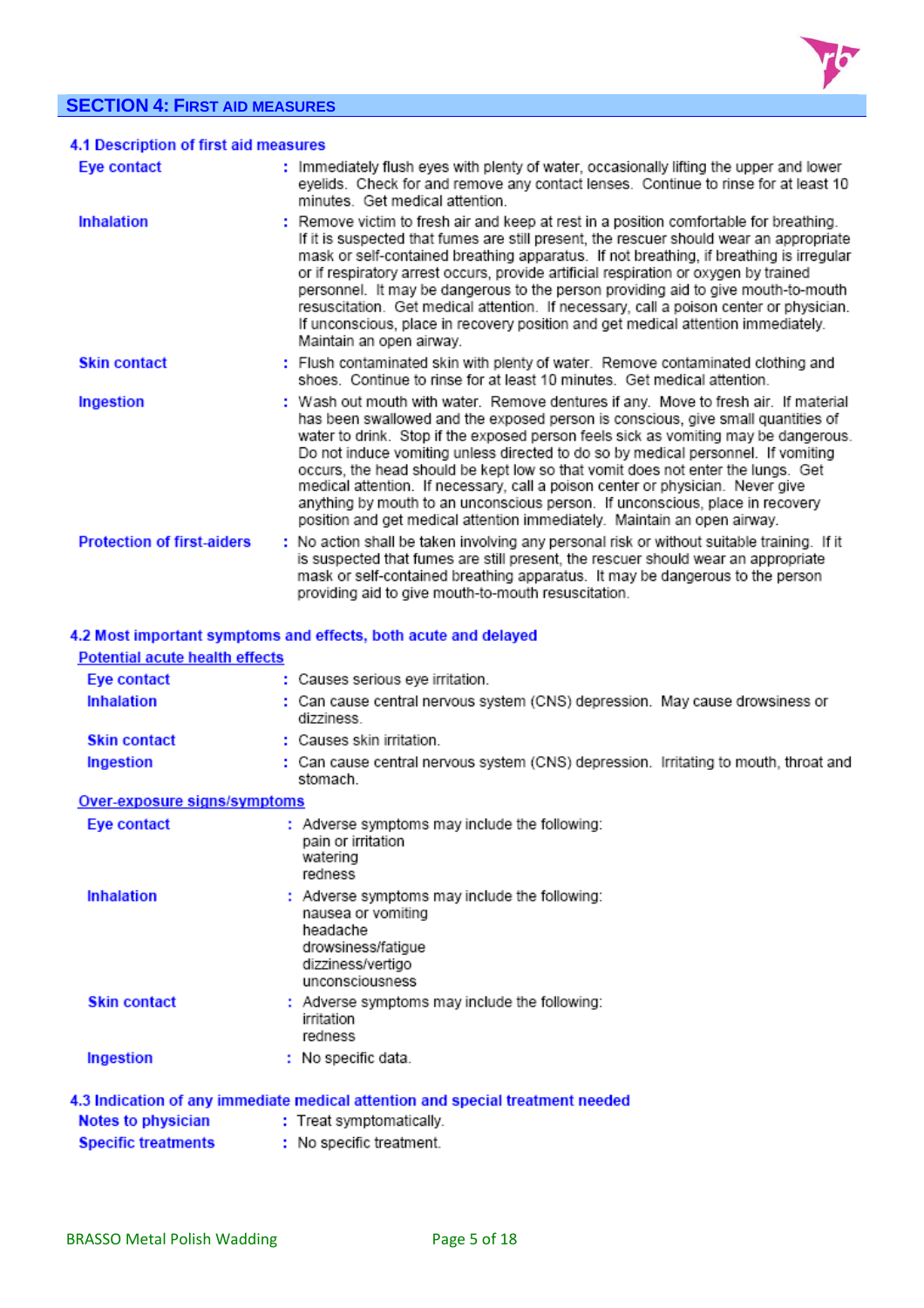# **SECTION 5: FIREFIGHTING MEASURES**



| 5.1 Extinguishing media<br>Suitable extinguishing<br>media | : Use dry chemical, $CO2$ , water spray (fog) or foam.                                                                                                                                                                                                                                                                                                                                                                           |
|------------------------------------------------------------|----------------------------------------------------------------------------------------------------------------------------------------------------------------------------------------------------------------------------------------------------------------------------------------------------------------------------------------------------------------------------------------------------------------------------------|
| <b>Unsuitable extinguishing</b><br>media                   | : Do not use water jet.                                                                                                                                                                                                                                                                                                                                                                                                          |
| 5.2 Special hazards arising from the substance or mixture  |                                                                                                                                                                                                                                                                                                                                                                                                                                  |
| <b>Hazards from the</b><br>substance or mixture            | : Flammable liquid and vapour. In a fire or if heated, a pressure increase will occur<br>and the container may burst, with the risk of a subsequent explosion. Runoff to<br>sewer may create fire or explosion hazard. This material is toxic to aquatic life with<br>long lasting effects. Fire water contaminated with this material must be contained<br>and prevented from being discharged to any waterway, sewer or drain. |
| <b>Hazardous thermal</b><br>decomposition products         | : Decomposition products may include the following materials:<br>carbon dioxide<br>carbon monoxide<br>metal oxide/oxides                                                                                                                                                                                                                                                                                                         |
| 5.3 Advice for firefighters                                |                                                                                                                                                                                                                                                                                                                                                                                                                                  |
| <b>Special protective actions</b><br>for fire-fighters     | : Promptly isolate the scene by removing all persons from the vicinity of the incident if<br>there is a fire. No action shall be taken involving any personal risk or without<br>suitable training. Move containers from fire area if this can be done without risk.<br>Use water spray to keep fire-exposed containers cool.                                                                                                    |
| <b>Special protective</b><br>equipment for fire-fighters   | : Fire-fighters should wear appropriate protective equipment and self-contained<br>breathing apparatus (SCBA) with a full face-piece operated in positive pressure<br>mode. Clothing for fire-fighters (including helmets, protective boots and gloves)<br>conforming to European standard EN 469 will provide a basic level of protection for<br>chemical incidents.                                                            |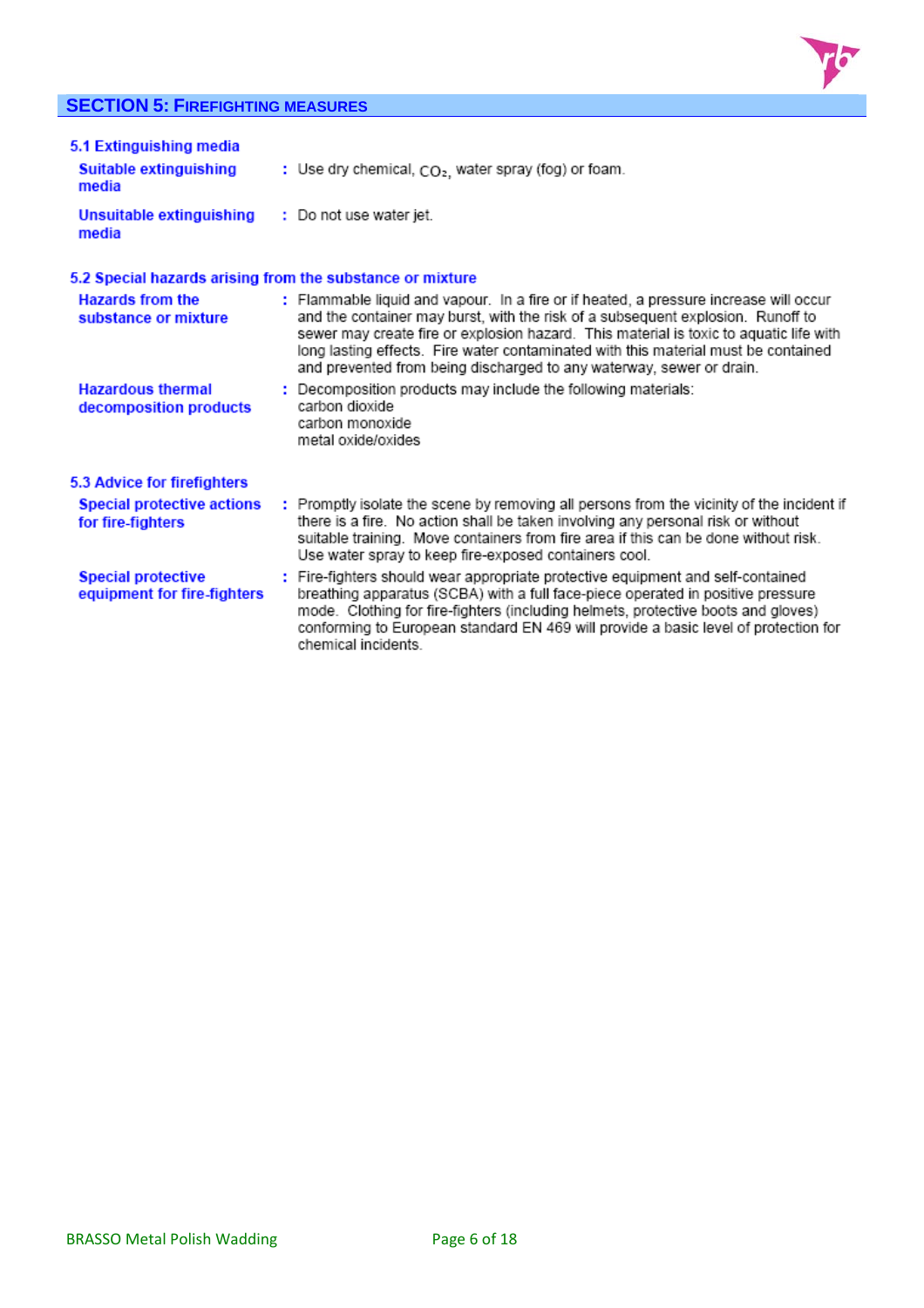

# **SECTION 6: ACCIDENTAL RELEASE MEASURES**

|                                                           | 6.1 Personal precautions, protective equipment and emergency procedures                                                                                                                                                                                                                                                                                                                                                                                                                                                                                                                                                                                    |
|-----------------------------------------------------------|------------------------------------------------------------------------------------------------------------------------------------------------------------------------------------------------------------------------------------------------------------------------------------------------------------------------------------------------------------------------------------------------------------------------------------------------------------------------------------------------------------------------------------------------------------------------------------------------------------------------------------------------------------|
| For non-emergency<br>personnel                            | : No action shall be taken involving any personal risk or without suitable training.<br>Evacuate surrounding areas. Keep unnecessary and unprotected personnel from<br>entering. Do not touch or walk through spilt material. Shut off all ignition sources.<br>No flares, smoking or flames in hazard area. Avoid breathing vapour or mist.<br>Provide adequate ventilation. Wear appropriate respirator when ventilation is<br>inadequate. Put on appropriate personal protective equipment.                                                                                                                                                             |
| For emergency responders :                                | If specialised clothing is required to deal with the spillage, take note of any<br>information in Section 8 on suitable and unsuitable materials. See also the<br>information in "For non-emergency personnel".                                                                                                                                                                                                                                                                                                                                                                                                                                            |
| <b>6.2 Environmental</b><br>precautions                   | : Avoid dispersal of spilt material and runoff and contact with soil, waterways, drains<br>and sewers. Inform the relevant authorities if the product has caused environmental<br>pollution (sewers, waterways, soil or air). Water polluting material. May be harmful<br>to the environment if released in large quantities. Collect spillage.                                                                                                                                                                                                                                                                                                            |
| 6.3 Methods and materials for containment and cleaning up |                                                                                                                                                                                                                                                                                                                                                                                                                                                                                                                                                                                                                                                            |
| <b>Small spill</b>                                        | : Stop leak if without risk. Move containers from spill area. Use spark-proof tools and<br>explosion-proof equipment. Dilute with water and mop up if water-soluble.<br>Alternatively, or if water-insoluble, absorb with an inert dry material and place in an<br>appropriate waste disposal container. Dispose of via a licensed waste disposal<br>contractor.                                                                                                                                                                                                                                                                                           |
| Large spill                                               | : Stop leak if without risk. Move containers from spill area. Use spark-proof tools and<br>explosion-proof equipment. Approach the release from upwind. Prevent entry into<br>sewers, water courses, basements or confined areas. Wash spillages into an<br>effluent treatment plant or proceed as follows. Contain and collect spillage with non-<br>combustible, absorbent material e.g. sand, earth, vermiculite or diatomaceous earth<br>and place in container for disposal according to local regulations. Dispose of via a<br>licensed waste disposal contractor. Contaminated absorbent material may pose the<br>same hazard as the spilt product. |
| 6.4 Reference to other<br>sections                        | : See Section 1 for emergency contact information.<br>See Section 8 for information on appropriate personal protective equipment.<br>See Section 13 for additional waste treatment information.                                                                                                                                                                                                                                                                                                                                                                                                                                                            |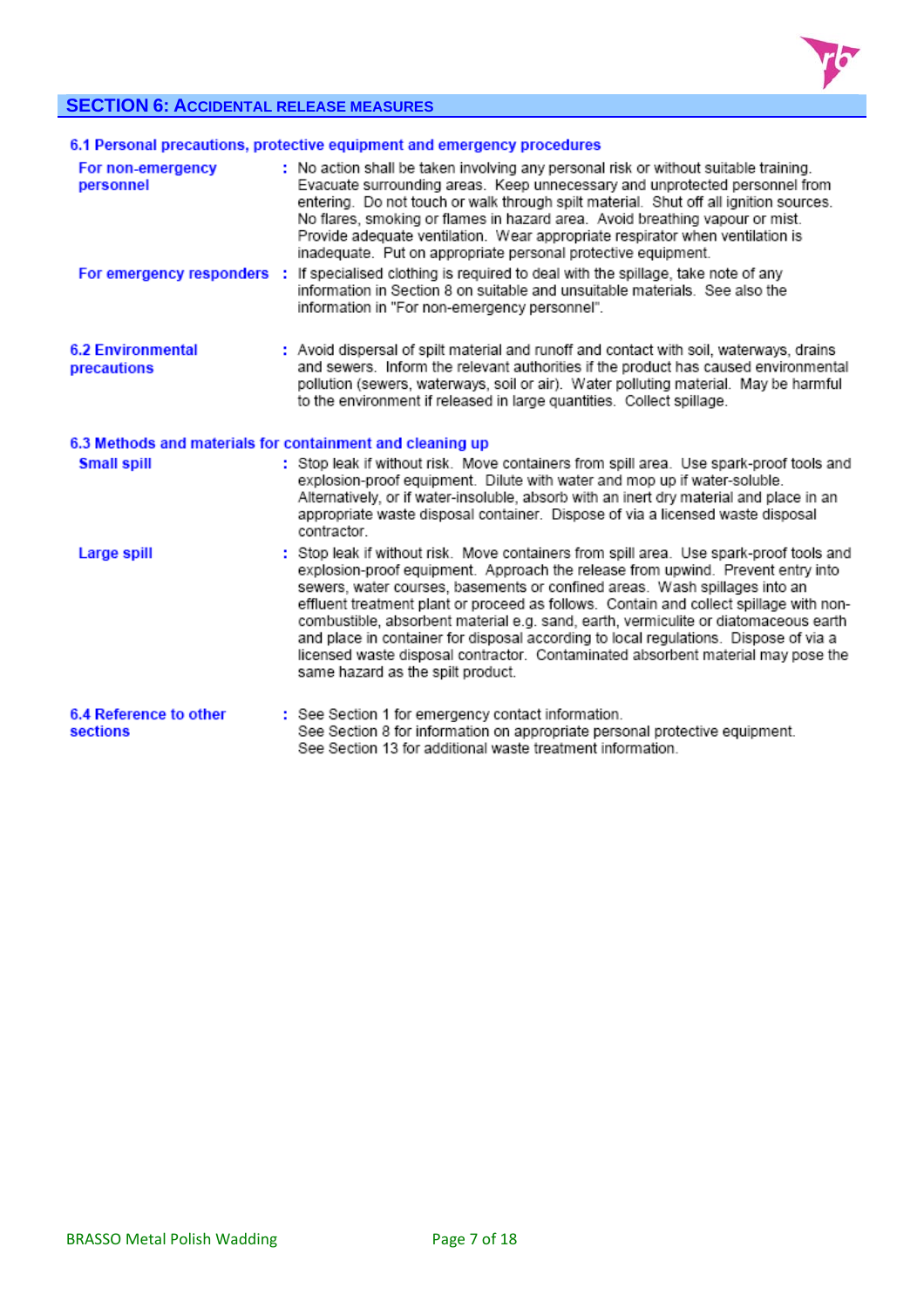

# **SECTION 7: HANDLING AND STORAGE**

The information in this section contains generic advice and guidance. The list of Identified Uses in Section 1 should be<br>consulted for any available use-specific information provided in the Exposure Scenario(s).

#### 7.1 Precautions for safe handling

| <b>Protective measures</b>                       | : Put on appropriate personal protective equipment (see Section 8). Do not ingest.<br>Avoid contact with eyes, skin and clothing. Avoid breathing vapour or mist. Avoid<br>release to the environment. Use only with adequate ventilation. Wear appropriate<br>respirator when ventilation is inadequate. Do not enter storage areas and confined<br>spaces unless adequately ventilated. Keep in the original container or an approved<br>alternative made from a compatible material, kept tightly closed when not in use.<br>Store and use away from heat, sparks, open flame or any other ignition source. Use<br>explosion-proof electrical (ventilating, lighting and material handling) equipment.<br>Use only non-sparking tools. Take precautionary measures against electrostatic<br>discharges. Empty containers retain product residue and can be hazardous. Do not<br>reuse container. |
|--------------------------------------------------|-----------------------------------------------------------------------------------------------------------------------------------------------------------------------------------------------------------------------------------------------------------------------------------------------------------------------------------------------------------------------------------------------------------------------------------------------------------------------------------------------------------------------------------------------------------------------------------------------------------------------------------------------------------------------------------------------------------------------------------------------------------------------------------------------------------------------------------------------------------------------------------------------------|
| <b>Advice on general</b><br>occupational hygiene | : Eating, drinking and smoking should be prohibited in areas where this material is<br>handled, stored and processed. Workers should wash hands and face before<br>eating, drinking and smoking. Remove contaminated clothing and protective<br>equipment before entering eating areas. See also Section 8 for additional<br>information on hygiene measures.                                                                                                                                                                                                                                                                                                                                                                                                                                                                                                                                       |
|                                                  | 7.2 Conditions for safe storage, including any incompatibilities                                                                                                                                                                                                                                                                                                                                                                                                                                                                                                                                                                                                                                                                                                                                                                                                                                    |
| <b>Storage</b>                                   | : Store in accordance with local regulations. Store in a segregated and approved<br>area. Store in original container protected from direct sunlight in a dry, cool and well-<br>ventilated area, away from incompatible materials (see Section 10) and food and<br>drink. Store locked up. Eliminate all ignition sources. Separate from oxidizing<br>materials. Keep container tightly closed and sealed until ready for use. Containers<br>that have been opened must be carefully resealed and kept upright to prevent<br>leakage. Do not store in unlabelled containers. Use appropriate containment to<br>avoid environmental contamination.                                                                                                                                                                                                                                                  |
| 7.3 Specific end use(s)                          |                                                                                                                                                                                                                                                                                                                                                                                                                                                                                                                                                                                                                                                                                                                                                                                                                                                                                                     |
| <b>Recommendations</b>                           | : Washing and cleaning products (including solvent based products)<br>Consumer uses: Private households (= general public = consumers)                                                                                                                                                                                                                                                                                                                                                                                                                                                                                                                                                                                                                                                                                                                                                              |
| <b>Industrial sector specific</b><br>solutions   | : Not available.                                                                                                                                                                                                                                                                                                                                                                                                                                                                                                                                                                                                                                                                                                                                                                                                                                                                                    |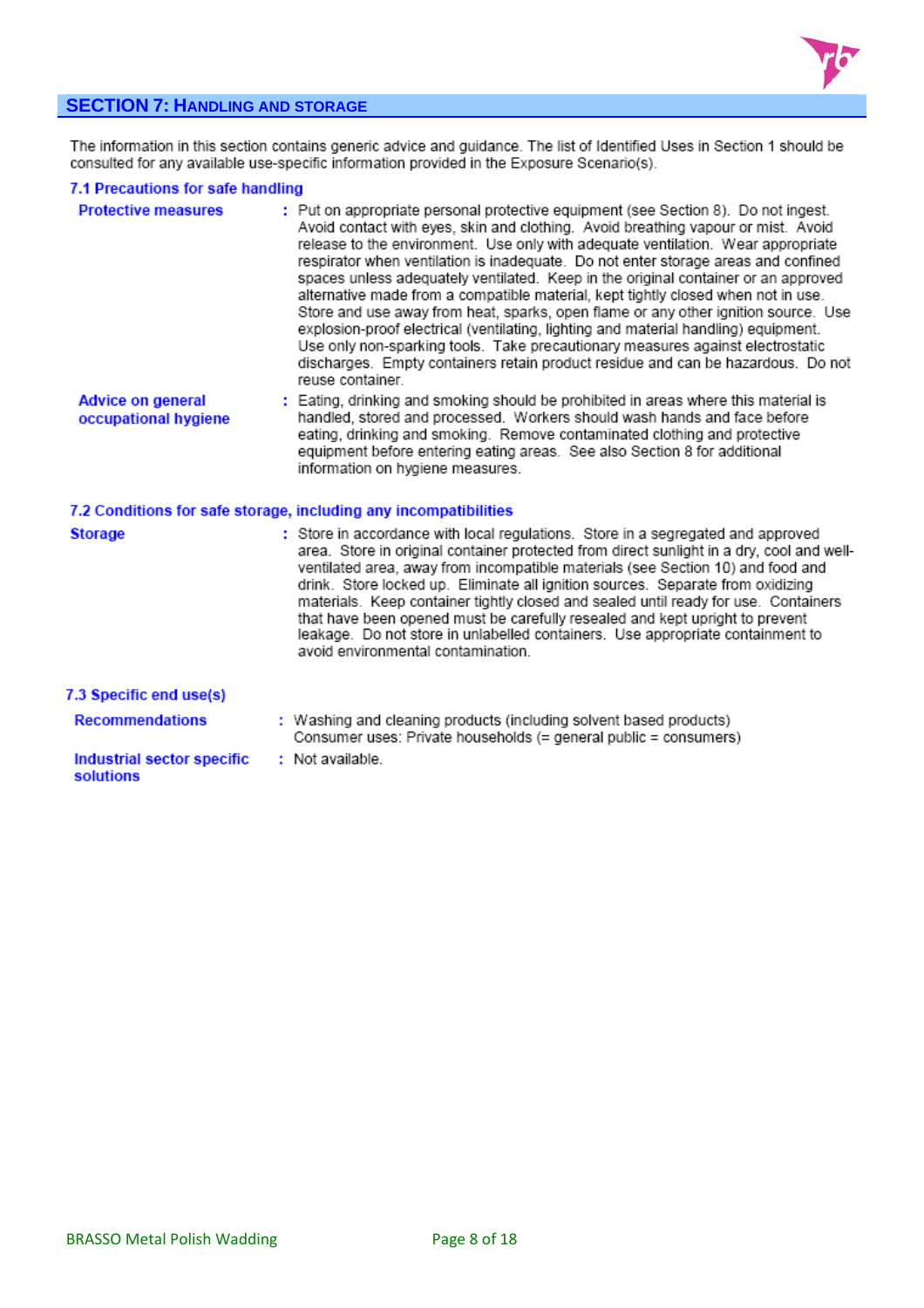

# **SECTION 8: EXPOSURE CONTROLS/PERSONAL PROTECTION**

The information in this section contains generic advice and guidance. The list of Identified Uses in Section 1 should be<br>consulted for any available use-specific information provided in the Exposure Scenario(s).

#### 8.1 Control parameters

| <b>Occupational exposure limits</b>         |                                                                                                                                                                                                                                                                                                                                                                                                                                                                                                                                                                                                                                                                                                                                                                                                                                                                                                                                                                                                                                    |  |  |
|---------------------------------------------|------------------------------------------------------------------------------------------------------------------------------------------------------------------------------------------------------------------------------------------------------------------------------------------------------------------------------------------------------------------------------------------------------------------------------------------------------------------------------------------------------------------------------------------------------------------------------------------------------------------------------------------------------------------------------------------------------------------------------------------------------------------------------------------------------------------------------------------------------------------------------------------------------------------------------------------------------------------------------------------------------------------------------------|--|--|
| Product/ingredient name                     | <b>Exposure limit values</b>                                                                                                                                                                                                                                                                                                                                                                                                                                                                                                                                                                                                                                                                                                                                                                                                                                                                                                                                                                                                       |  |  |
| <b>Europe</b>                               |                                                                                                                                                                                                                                                                                                                                                                                                                                                                                                                                                                                                                                                                                                                                                                                                                                                                                                                                                                                                                                    |  |  |
| No exposure limit value known.              |                                                                                                                                                                                                                                                                                                                                                                                                                                                                                                                                                                                                                                                                                                                                                                                                                                                                                                                                                                                                                                    |  |  |
| <b>Recommended monitoring</b><br>procedures | : If this product contains ingredients with exposure limits, personal, workplace<br>atmosphere or biological monitoring may be required to determine the effectiveness<br>of the ventilation or other control measures and/or the necessity to use respiratory<br>protective equipment. Reference should be made to monitoring standards, such as<br>the following: European Standard EN 689 (Workplace atmospheres - Guidance for<br>the assessment of exposure by inhalation to chemical agents for comparison with<br>limit values and measurement strategy) European Standard EN 14042 (Workplace<br>atmospheres - Guide for the application and use of procedures for the assessment<br>of exposure to chemical and biological agents) European Standard EN 482<br>(Workplace atmospheres - General requirements for the performance of procedures<br>for the measurement of chemical agents) Reference to national guidance<br>documents for methods for the determination of hazardous substances will also be<br>required. |  |  |
| 8.2 Manufacturer: Exposure controls         |                                                                                                                                                                                                                                                                                                                                                                                                                                                                                                                                                                                                                                                                                                                                                                                                                                                                                                                                                                                                                                    |  |  |
| <b>Appropriate engineering</b><br>controls  | : Use only with adequate ventilation. Use process enclosures, local exhaust<br>ventilation or other engineering controls to keep worker exposure to airborne<br>contaminants below any recommended or statutory limits. The engineering<br>controls also need to keep gas, vapour or dust concentrations below any lower<br>explosive limits. Use explosion-proof ventilation equipment.                                                                                                                                                                                                                                                                                                                                                                                                                                                                                                                                                                                                                                           |  |  |
| <b>Individual protection measures</b>       |                                                                                                                                                                                                                                                                                                                                                                                                                                                                                                                                                                                                                                                                                                                                                                                                                                                                                                                                                                                                                                    |  |  |
| <b>Hygiene measures</b>                     | : Wash hands, forearms and face thoroughly after handling chemical products,<br>before eating, smoking and using the lavatory and at the end of the working period.<br>Appropriate techniques should be used to remove potentially contaminated clothing.<br>Wash contaminated clothing before reusing. Ensure that eyewash stations and<br>safety showers are close to the workstation location.                                                                                                                                                                                                                                                                                                                                                                                                                                                                                                                                                                                                                                  |  |  |
| <b>Eye/face protection</b>                  | : Safety eyewear complying with an approved standard should be used when a risk<br>assessment indicates this is necessary to avoid exposure to liquid splashes, mists,<br>gases or dusts. If contact is possible, the following protection should be worn,<br>unless the assessment indicates a higher degree of protection: chemical splash<br>goggles.                                                                                                                                                                                                                                                                                                                                                                                                                                                                                                                                                                                                                                                                           |  |  |
| <b>Skin protection</b>                      |                                                                                                                                                                                                                                                                                                                                                                                                                                                                                                                                                                                                                                                                                                                                                                                                                                                                                                                                                                                                                                    |  |  |
| <b>Hand protection</b>                      | : Chemical-resistant, impervious gloves complying with an approved standard should<br>be worn at all times when handling chemical products if a risk assessment indicates<br>this is necessary. Considering the parameters specified by the glove manufacturer,<br>check during use that the gloves are still retaining their protective properties. It<br>should be noted that the time to breakthrough for any glove material may be<br>different for different glove manufacturers. In the case of mixtures, consisting of<br>several substances, the protection time of the gloves cannot be accurately<br>estimated.                                                                                                                                                                                                                                                                                                                                                                                                          |  |  |
|                                             | Permeation level 6, Penetration level 3 following EN374, taking into consideration<br>the exposure of chemicals given in chapter 3.                                                                                                                                                                                                                                                                                                                                                                                                                                                                                                                                                                                                                                                                                                                                                                                                                                                                                                |  |  |
| <b>Body protection</b>                      | : Personal protective equipment for the body should be selected based on the task<br>being performed and the risks involved and should be approved by a specialist<br>before handling this product. When there is a risk of ignition from static electricity,<br>wear anti-static protective clothing. For the greatest protection from static<br>discharges, clothing should include anti-static overalls, boots and gloves. Refer to<br>European Standard EN 1149 for further information on material and design<br>requirements and test methods.                                                                                                                                                                                                                                                                                                                                                                                                                                                                               |  |  |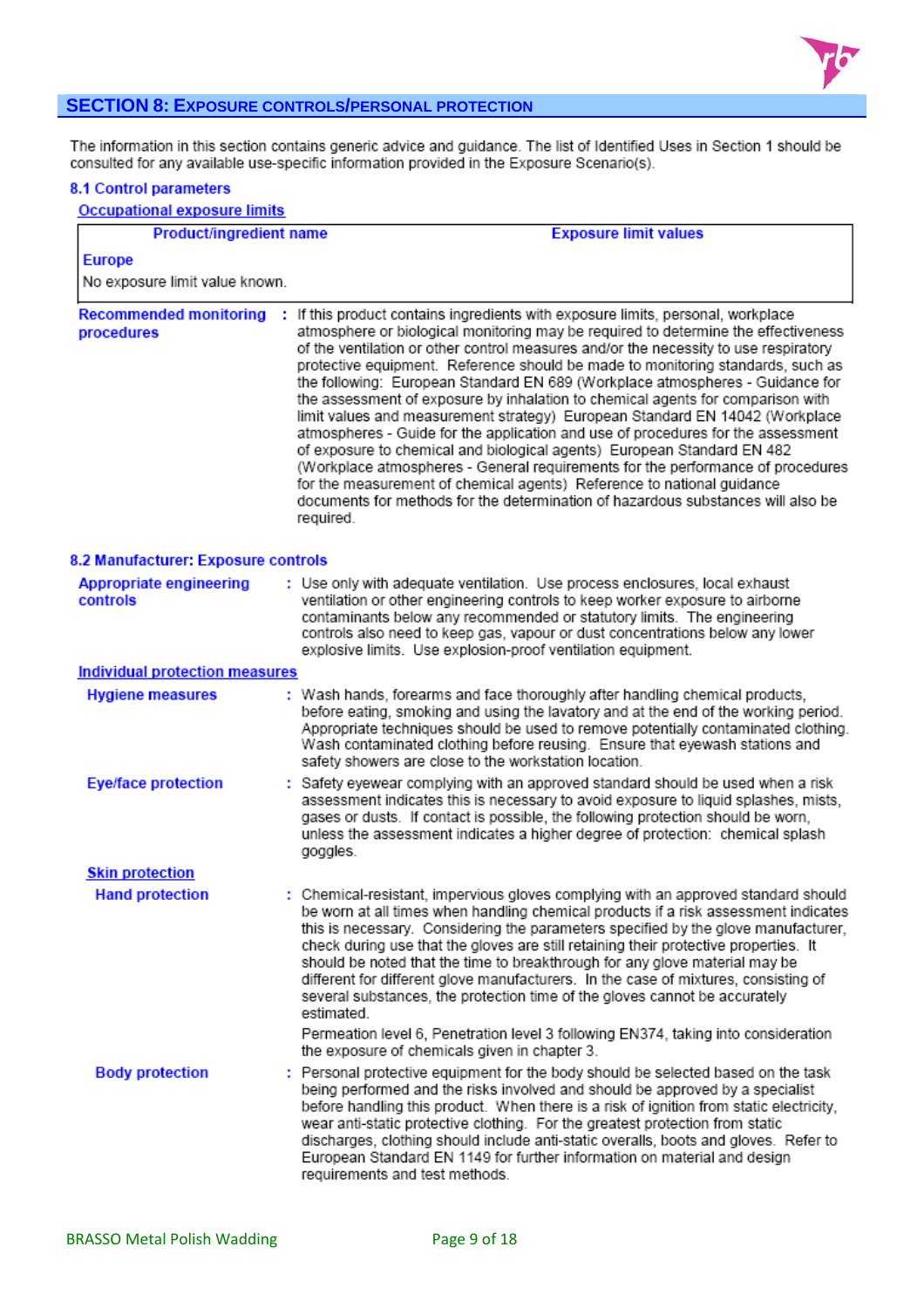

| Other skin protection                     | : Appropriate footwear and any additional skin protection measures should be<br>selected based on the task being performed and the risks involved and should be<br>approved by a specialist before handling this product.                                                                                                       |
|-------------------------------------------|---------------------------------------------------------------------------------------------------------------------------------------------------------------------------------------------------------------------------------------------------------------------------------------------------------------------------------|
| <b>Respiratory protection</b>             | : Use a properly fitted, air-purifying or air-fed respirator complying with an approved<br>standard if a risk assessment indicates this is necessary. Respirator selection<br>must be based on known or anticipated exposure levels, the hazards of the product<br>and the safe working limits of the selected respirator.      |
| <b>Environmental exposure</b><br>controls | : Emissions from ventilation or work process equipment should be checked to<br>ensure they comply with the requirements of environmental protection legislation.<br>In some cases, fume scrubbers, filters or engineering modifications to the process<br>equipment will be necessary to reduce emissions to acceptable levels. |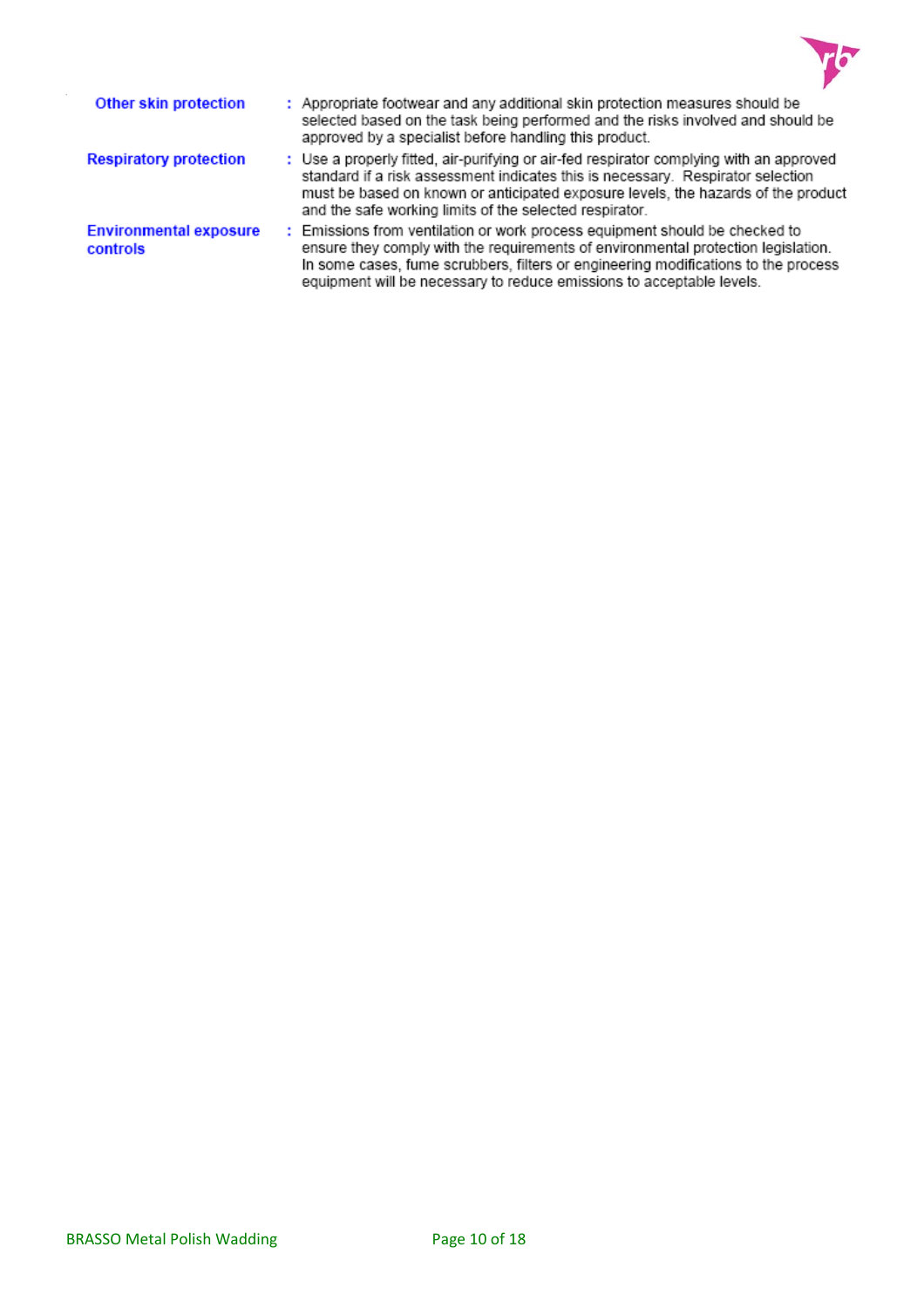

# **SECTION 9: PHYSICAL AND CHEMICAL PROPERTIES**

# 9.1 Information on basic physical and chemical properties

| Appearance                                                  |                                            |
|-------------------------------------------------------------|--------------------------------------------|
| <b>Physical state</b>                                       | : Liquid. [Presaturated Wipes]             |
| Colour                                                      | Yellowish-brown                            |
| Odour                                                       | Characteristic                             |
| <b>Odour threshold</b>                                      | : Not available.                           |
| DН                                                          | 9 to 10.5                                  |
| Melting point/freezing point                                | : Not available.                           |
| Initial boiling point and<br>boiling range                  | : Not available.                           |
| <b>Flash point</b>                                          | : Closed cup: 43°C                         |
| <b>Evaporation rate</b>                                     | Not available.                             |
| Flammability (solid, gas)                                   | Not available.                             |
| <b>Burning time</b>                                         | Not applicable.                            |
| <b>Burning rate</b>                                         | Not applicable.                            |
| <b>Upper/lower flammability or</b><br>explosive limits      | : Not available.                           |
| <b>Vapour pressure</b>                                      | : Not available.                           |
| <b>Vapour density</b>                                       | : Not available.                           |
| <b>Density</b>                                              | 0.915 to 0.93 g/cm <sup>3</sup> [20°C]     |
| Solubility(ies)                                             | Not available.                             |
| Partition coefficient: n-octanol/ : Not available.<br>water |                                            |
| <b>Decomposition temperature</b>                            | : Not available.                           |
| <b>Viscosity</b>                                            | Dynamic (room temperature): 15 to 25 mPa s |
| <b>Explosive properties</b>                                 | : Not available.                           |
| <b>Oxidising properties</b>                                 | : Not available.                           |
| <b>Corrosivity Remarks</b>                                  | : Not available.                           |
|                                                             |                                            |

# 9.2 Other information

No additional information.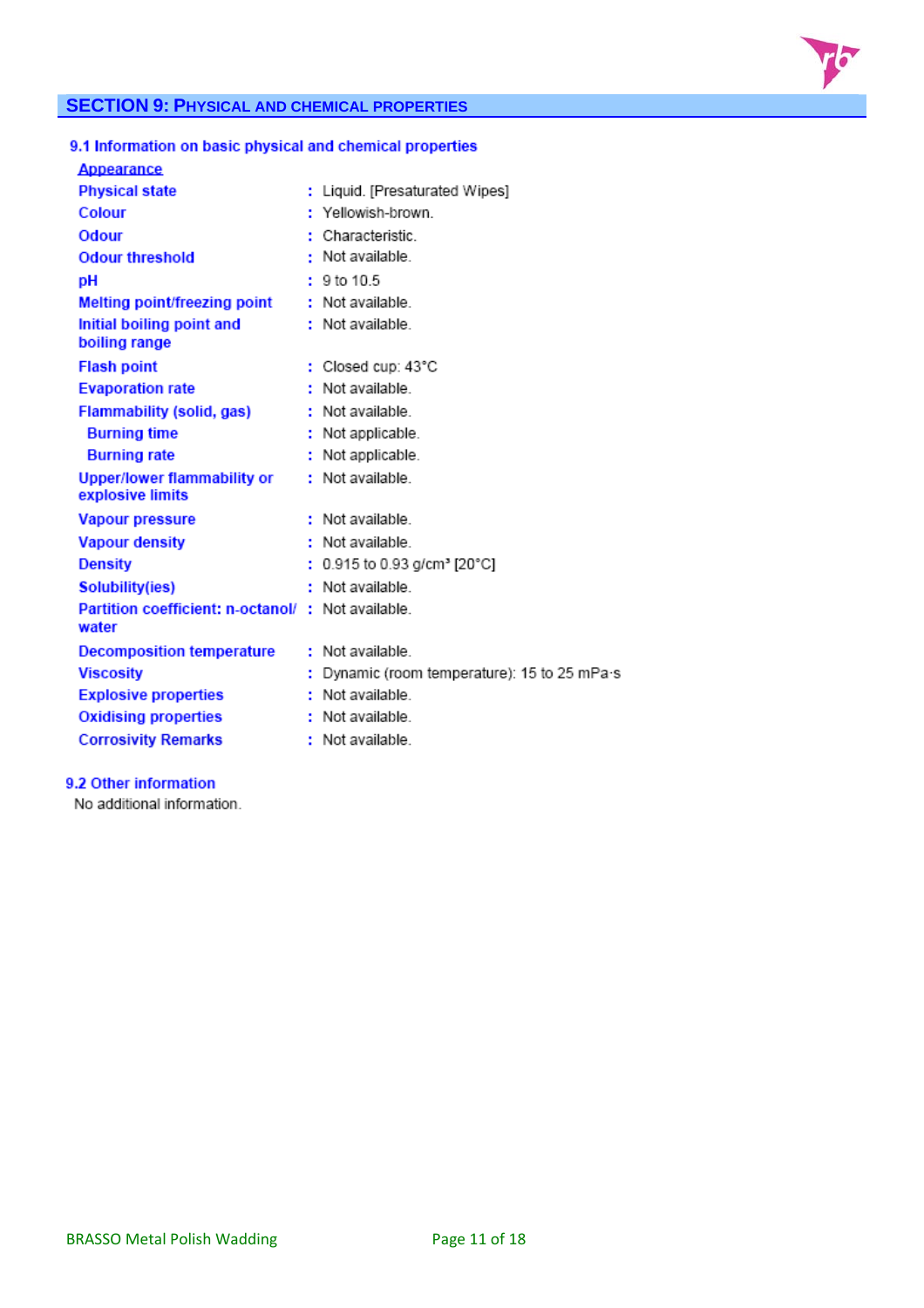

# **SECTION 10: STABILITY AND REACTIVITY**

| <b>10.1 Reactivity</b>                     | : No specific test data related to reactivity available for this product or its ingredients.                                                                                 |
|--------------------------------------------|------------------------------------------------------------------------------------------------------------------------------------------------------------------------------|
| 10.2 Chemical stability                    | : The product is stable.                                                                                                                                                     |
| 10.3 Possibility of<br>hazardous reactions | : Under normal conditions of storage and use, hazardous reactions will not occur.<br>Polymerisation. : There are no data available on the mixture itself.                    |
| 10.4 Conditions to avoid                   | : Avoid all possible sources of ignition (spark or flame). Do not pressurise, cut, weld,<br>braze, solder, drill, grind or expose containers to heat or sources of ignition. |
| 10.5 Incompatible materials                | : Reactive or incompatible with the following materials: oxidizing materials Do not<br>mix with household chemicals                                                          |
| 10.6 Hazardous<br>decomposition products   | : Hazardous decomposition products : carbon oxides, Various Organic chemicals.                                                                                               |
| <b>Instability Conditions</b>              | : Not available.                                                                                                                                                             |
| Instability temperature                    | : Not available.                                                                                                                                                             |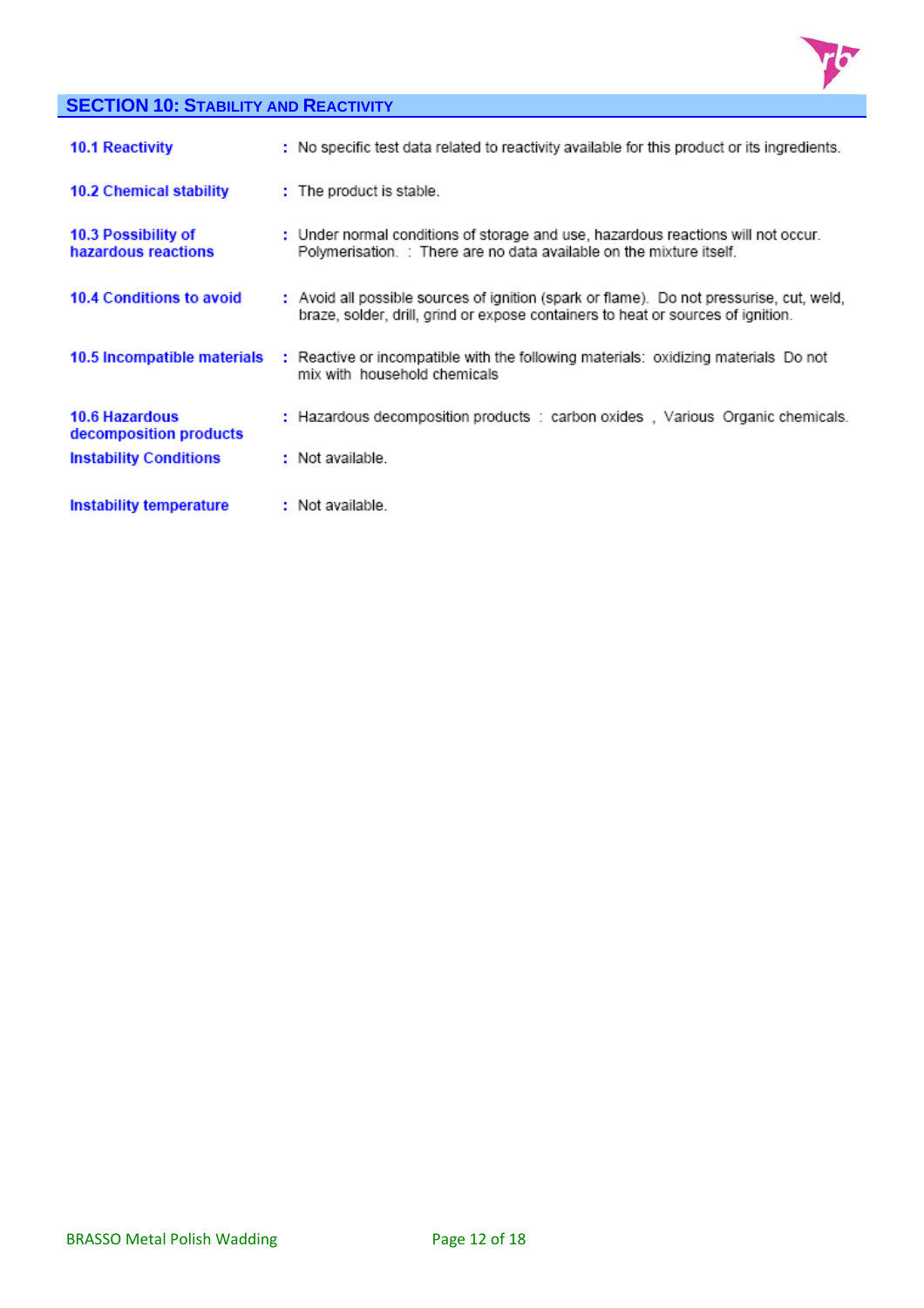

# **SECTION 11: TOXICOLOGICAL INFORMATION**

## 11.1 Information on toxicological effects

#### **Acute toxicity**

| Product/ingredient name                      | <b>Result</b> | <b>Species</b> | <b>Dose</b> | <b>Exposure</b> |
|----------------------------------------------|---------------|----------------|-------------|-----------------|
| Kerosine (petroleum),<br>l hydrodesulfurized | LD50 Oral     | Rat            | -5000 mg/kg |                 |
| lammonia                                     | LD50 Oral     | Rat            | 350 mg/kg   |                 |

#### **Acute toxicity estimates**

Not available.

#### **Irritation/Corrosion**

| Product/ingredient name                    | <b>Result</b>            | <b>Species</b> | Score | <b>Exposure</b>             | Observation |
|--------------------------------------------|--------------------------|----------------|-------|-----------------------------|-------------|
| Kerosine (petroleum).<br>hydrodesulfurized | Skin - Moderate irritant | Rabbit         | -     | 24 hours 500<br>Imilligrams |             |
| l ammonia                                  | Eyes - Severe irritant   | Rabbit         | -     | 250<br>Micrograms           |             |
|                                            | Eyes - Severe irritant   | Rabbit         | -     | 0.5 minutes<br>1 milliorams |             |

#### **Sensitisation**

No known effect according to our database.

#### **Mutagenicity**

No known effect according to our database.

#### Carcinogenicity

No known effect according to our database.

#### **Reproductive toxicity**

No known effect according to our database.

#### **Teratogenicity**

No known effect according to our database. Specific target organ toxicity (single exposure)

| <b>Product/ingredient name</b> | Category   | <b>Route of</b><br>exposure | <b>Target organs</b>            |
|--------------------------------|------------|-----------------------------|---------------------------------|
| lammonia                       | Category 3 | Not applicable.             | Respiratory tract<br>irritation |

# **Specific target organ toxicity (repeated exposure)**

No known effect according to our database.

#### **Aspiration hazard**

| <b>Product/ingredient name</b>          | <b>Result</b>                  |
|-----------------------------------------|--------------------------------|
| Kerosine (petroleum), hydrodesulfurized | ASPIRATION HAZARD - Category 1 |

| <b>Potential acute health effects</b> |  |  |  |  |
|---------------------------------------|--|--|--|--|
|---------------------------------------|--|--|--|--|

| Eye contact         | : Causes serious eve irritation.                                                              |
|---------------------|-----------------------------------------------------------------------------------------------|
| Inhalation          | : Can cause central nervous system (CNS) depression. May cause drowsiness or<br>dizziness.    |
| <b>Skin contact</b> | : Causes skin irritation.                                                                     |
| Ingestion           | : Can cause central nervous system (CNS) depression. Irritating to mouth, throat and stomach. |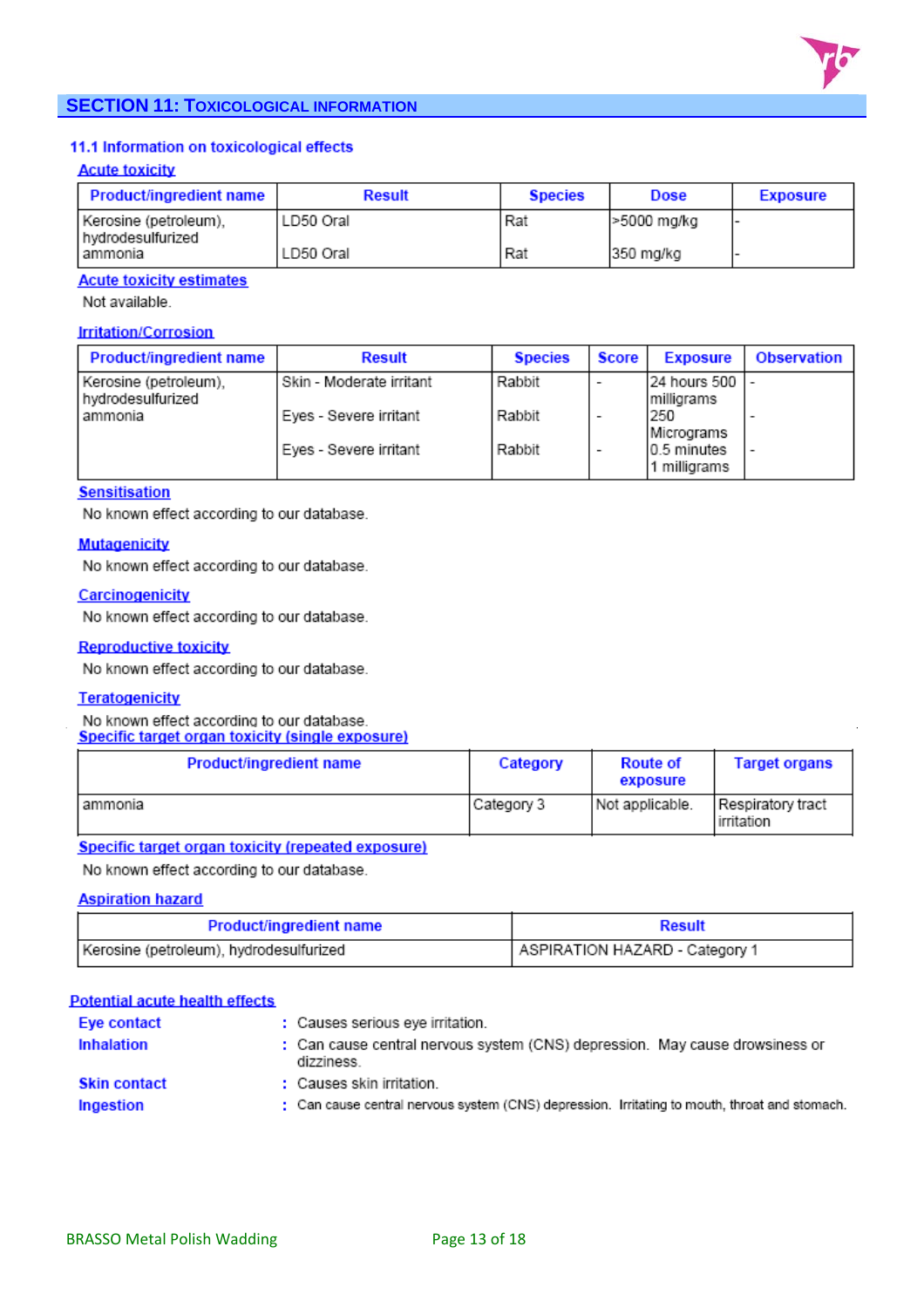

# Symptoms related to the physical, chemical and toxicological characteristics

| Eye contact         | : Adverse symptoms may include the following:<br>pain or irritation<br>watering<br>redness                                                    |
|---------------------|-----------------------------------------------------------------------------------------------------------------------------------------------|
| <b>Inhalation</b>   | : Adverse symptoms may include the following:<br>nausea or vomiting<br>headache<br>drowsiness/fatigue<br>dizziness/vertigo<br>unconsciousness |
| <b>Skin contact</b> | : Adverse symptoms may include the following:<br>irritation<br>redness                                                                        |
| Ingestion           | : No specific data.                                                                                                                           |

|                                            | Delayed and immediate effects and also chronic effects from short and long term exposure |
|--------------------------------------------|------------------------------------------------------------------------------------------|
| <b>Short term exposure</b>                 |                                                                                          |
| <b>Potential immediate</b><br>effects      | : Not available.                                                                         |
| Potential delayed effects : Not available. |                                                                                          |
| Long term exposure                         |                                                                                          |
| <b>Potential immediate</b><br>effects      | : Not available.                                                                         |
| Potential delayed effects : Not available. |                                                                                          |
| <b>Potential chronic health effects</b>    |                                                                                          |
| Not available                              |                                                                                          |
| <b>Conclusion/Summary</b>                  | : Not available.                                                                         |
| General                                    | : No known significant effects or critical hazards.                                      |
| Carcinogenicity                            | : No known significant effects or critical hazards.                                      |
| <b>Mutagenicity</b>                        | : No known significant effects or critical hazards.                                      |
| <b>Teratogenicity</b>                      | : No known significant effects or critical hazards.                                      |
| Developmental effects                      | : No known significant effects or critical hazards.                                      |
| <b>Fertility effects</b>                   | : No known significant effects or critical hazards.                                      |
| <b>Other information</b>                   | : Not available.                                                                         |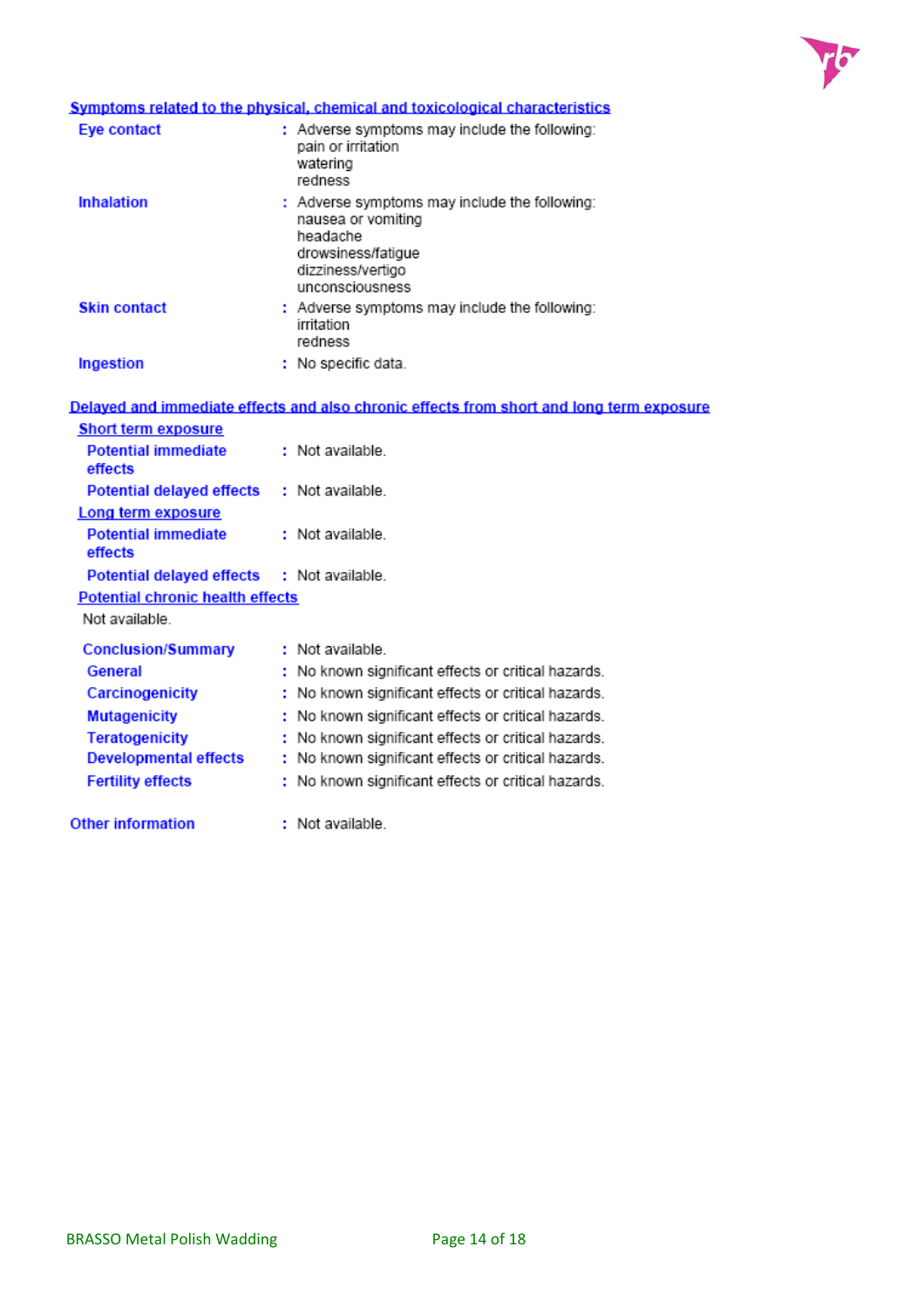

# **SECTION 12: ECOLOGICAL INFORMATION**

#### **12.1 Toxicity**

| <b>Product/ingredient name Result</b> |                                   | <b>Species</b>                  | <b>Exposure</b> |
|---------------------------------------|-----------------------------------|---------------------------------|-----------------|
| lammonia                              | Acute LC50 15000 µg/l Fresh water | Fish - Gambusia affinis - Adult | 96 hours        |

#### 12.2 Persistence and degradability

No known effect according to our database.

#### 12.3 Bioaccumulative potential

No known effect according to our database.

| 12.4 Mobility in soil                            |                                                     |
|--------------------------------------------------|-----------------------------------------------------|
| Soil/water partition<br><b>coefficient (Koc)</b> | : Not available.                                    |
| <b>Mobility</b>                                  | : Not available.                                    |
| 12.5 Results of PBT and vPvB assessment          |                                                     |
| <b>PBT</b>                                       | : Not applicable.                                   |
| <b>vPvB</b>                                      | : Not applicable.                                   |
| 12.6 Other adverse effects                       | : No known significant effects or critical hazards. |

# **SECTION 13: DISPOSAL CONSIDERATIONS**

The information in this section contains generic advice and guidance. The list of Identified Uses in Section 1 should be consulted for any available use-specific information provided in the Exposure Scenario(s).

| <b>13.1 Waste treatment methods</b> |                                                                                                                                                                                                                                                                                                                                                                                                                                                           |
|-------------------------------------|-----------------------------------------------------------------------------------------------------------------------------------------------------------------------------------------------------------------------------------------------------------------------------------------------------------------------------------------------------------------------------------------------------------------------------------------------------------|
| <b>Product</b>                      |                                                                                                                                                                                                                                                                                                                                                                                                                                                           |
| <b>Methods of disposal</b>          | : Waste must be disposed of in accordance with federal, state and local<br>environmental control regulations. Waste packaging should be recycled.                                                                                                                                                                                                                                                                                                         |
| <b>Hazardous waste</b>              | : The classification of the product may meet the criteria for a hazardous waste.                                                                                                                                                                                                                                                                                                                                                                          |
| Packaging                           |                                                                                                                                                                                                                                                                                                                                                                                                                                                           |
| <b>Methods of disposal</b>          | : The generation of waste should be avoided or minimised wherever possible. Waste<br>packaging should be recycled. Incineration or landfill should only be considered<br>when recycling is not feasible.                                                                                                                                                                                                                                                  |
| <b>Special precautions</b>          | : This material and its container must be disposed of in a safe way. Empty containers<br>or liners may retain some product residues. Vapor from product residues may<br>create a highly flammable or explosive atmosphere inside the container. Do not cut,<br>weld or grind used containers unless they have been cleaned thoroughly internally.<br>Avoid dispersal of spilt material and runoff and contact with soil, waterways, drains<br>and sewers. |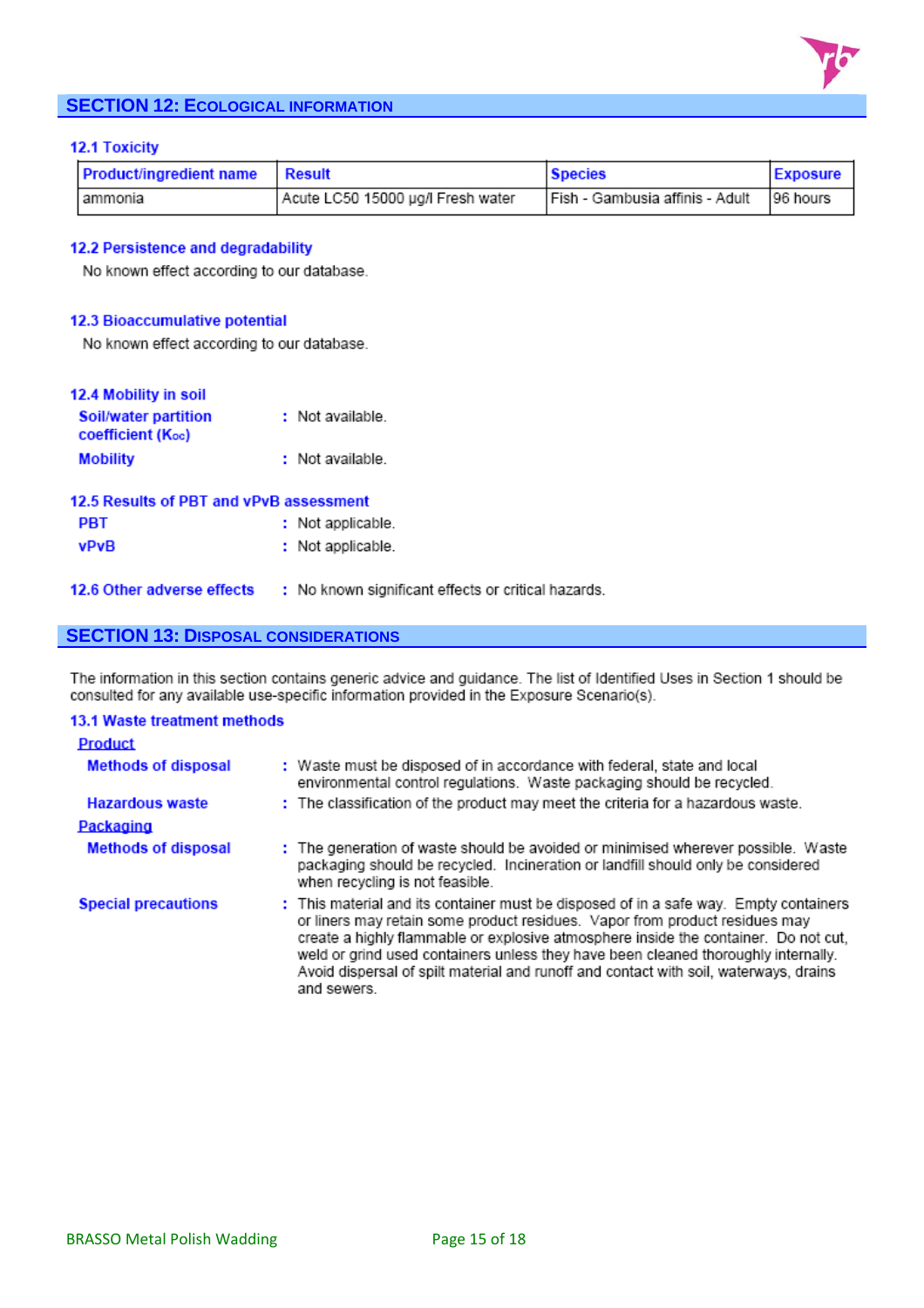

# **SECTION 14: TRANSPORT INFORMATION**

For long distance transport of bulk material or shrunk pallet take into consideration sections 7 and 10.

|                                         | <b>ADR/RID</b>                                                                                                                                       | <b>ADN</b>                                                                               | <b>IMDG</b>                                                                                                         | <b>IATA</b>                                                                              |
|-----------------------------------------|------------------------------------------------------------------------------------------------------------------------------------------------------|------------------------------------------------------------------------------------------|---------------------------------------------------------------------------------------------------------------------|------------------------------------------------------------------------------------------|
| 14.1 UN number                          | UN3175                                                                                                                                               | UN3175                                                                                   | UN3175                                                                                                              | UN3175                                                                                   |
| 14.2 UN proper<br>shipping name         | SOLIDS<br>CONTAINING<br>FLAMMABLE LIQUID<br>(Kerosine (petroleum),<br>hydrodesulfurized)                                                             | SOLIDS<br>CONTAINING<br>FLAMMABLE LIQUID<br>(Kerosine (petroleum),<br>hydrodesulfurized) | SOLIDS<br>CONTAINING<br>FLAMMABLE LIQUID<br>(Kerosine (petroleum),<br>hydrodesulfurized)                            | SOLIDS<br>CONTAINING<br>FLAMMABLE LIQUID<br>(Kerosine (petroleum),<br>hydrodesulfurized) |
| 14.3 Transport<br>hazard class(es)      | 4.1<br>盭                                                                                                                                             | 4.1<br>€                                                                                 | 4.1<br>髦                                                                                                            | 4.1<br>耄                                                                                 |
| 14.4 Packing<br>group                   | $\mathsf{I}$                                                                                                                                         | $\mathsf{II}$                                                                            | Ш                                                                                                                   | $\mathsf{I}$                                                                             |
| 14.5<br><b>Environmental</b><br>hazards | Yes.                                                                                                                                                 | Yes.                                                                                     | Yes.<br>MARINE POLLUTANT                                                                                            | Yes.                                                                                     |
| <b>Additional</b><br>information        | <b>Hazard identification</b><br>number<br>40<br>Limited quantity<br>1 kg<br><b>Special provisions</b><br>Not applicable<br><b>Tunnel code</b><br>(E) |                                                                                          | <b>Limited quantity</b><br>1 kg<br>Emergency<br>schedules (EmS)<br>F-E, S-I<br>Flash point<br>$(38^{\circ}$ C c.c.) | See DG List                                                                              |

## **SECTION 15: REGULATORY INFORMATION**

Chemical Safety Assessment following regulation 1907/2006/EC: Not relevant.

15.1 Safety, health and environmental regulations/legislation specific for the substance or mixture

| <b>Annex XVII - Restrictions</b><br>on the manufacture,<br>placing on the market<br>and use of certain<br>dangerous substances.<br>mixtures and articles | : Not applicable. |
|----------------------------------------------------------------------------------------------------------------------------------------------------------|-------------------|
| Integrated pollution<br>prevention and control<br>list (IPPC) - Air                                                                                      | : Not listed      |
| Integrated pollution<br>prevention and control<br>list (IPPC) - Water                                                                                    | : Not listed      |
| <b>CMR Substances</b>                                                                                                                                    |                   |
| None of the components are listed.                                                                                                                       |                   |
| Hazard class for water : 1 Appendix No. 4                                                                                                                |                   |
|                                                                                                                                                          |                   |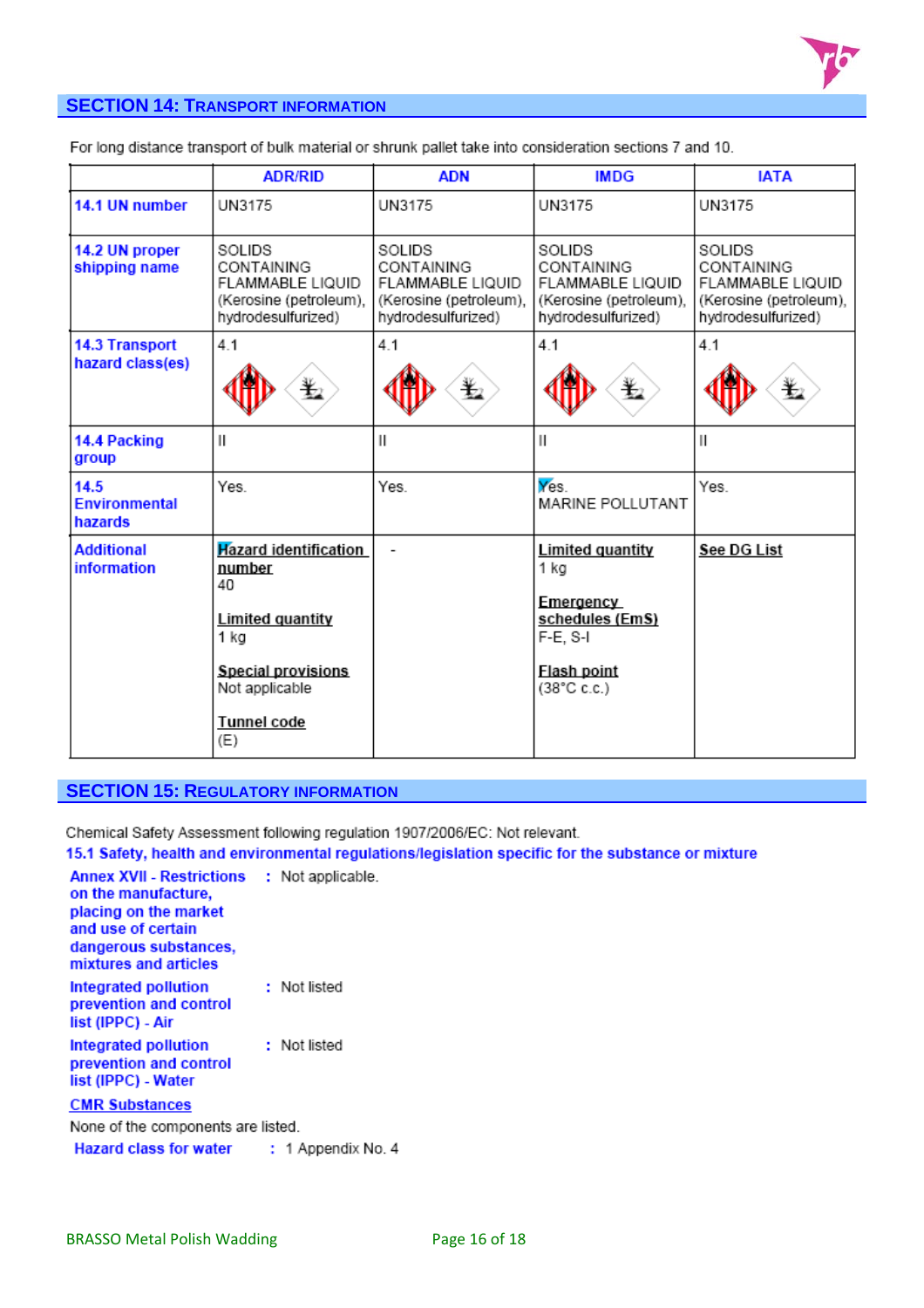

# **SECTION 16: OTHER INFORMATION**

| <b>Abbreviations and</b><br>acronyms                                                                                             | : ATE = Acute Toxicity Estimate<br>CLP = Classification, Labelling and Packaging Regulation [Regulation (EC) No.<br>1272/2008]<br>DNEL = Derived No Effect Level<br>EUH statement = CLP-specific Hazard statement<br>PNEC = Predicted No Effect Concentration<br>RRN = REACH Registration Number |                                                                                                                                                                                                                             |  |  |  |
|----------------------------------------------------------------------------------------------------------------------------------|--------------------------------------------------------------------------------------------------------------------------------------------------------------------------------------------------------------------------------------------------------------------------------------------------|-----------------------------------------------------------------------------------------------------------------------------------------------------------------------------------------------------------------------------|--|--|--|
| <b>Key literature references</b><br>and sources for data                                                                         | : Not available.                                                                                                                                                                                                                                                                                 |                                                                                                                                                                                                                             |  |  |  |
| Classification according to Regulation (EC) No. 1272/2008 [CLP/GHS]                                                              |                                                                                                                                                                                                                                                                                                  |                                                                                                                                                                                                                             |  |  |  |
| Flam. Lig. 3, H226<br>Flam. Sol. 1, H228<br>Skin Irrit. 2, H315<br>STOT SE 3, H336 (Narcotic effects)<br>Aquatic Chronic 2, H411 |                                                                                                                                                                                                                                                                                                  |                                                                                                                                                                                                                             |  |  |  |
|                                                                                                                                  |                                                                                                                                                                                                                                                                                                  | Procedure used to derive the classification according to Regulation (EC) No. 1272/2008 [CLP/GHS]                                                                                                                            |  |  |  |
|                                                                                                                                  | <b>Classification</b>                                                                                                                                                                                                                                                                            | <b>Justification</b>                                                                                                                                                                                                        |  |  |  |
| Flam. Lig. 3, H226<br>Flam. Sol. 1, H228<br>Skin Irrit. 2, H315<br>STOT SE 3, H336 (Narcotic effects)<br>Aquatic Chronic 2, H411 |                                                                                                                                                                                                                                                                                                  | On basis of test data<br>Expert judgment<br>Expert judgment<br>Expert judgment<br>Expert judgment                                                                                                                           |  |  |  |
| <b>Europe</b>                                                                                                                    |                                                                                                                                                                                                                                                                                                  |                                                                                                                                                                                                                             |  |  |  |
| <b>Full text of abbreviated H</b><br><b>statements</b>                                                                           | : H226<br>H228<br>Flammable solid.<br>H304<br>H314<br>H315<br>Causes skin irritation.<br>H318<br>H335<br>(Respiratory<br>tract<br>irritation)                                                                                                                                                    | Flammable liquid and vapour.<br>May be fatal if swallowed and enters airways.<br>Causes severe skin burns and eye damage.<br>Causes serious eye damage.<br>May cause respiratory irritation. (Respiratory tract irritation) |  |  |  |
|                                                                                                                                  | H336<br>(Narcotic<br>effects)<br>H400<br>Very toxic to aquatic life.<br>H411                                                                                                                                                                                                                     | May cause drowsiness or dizziness. (Narcotic effects)<br>Toxic to aquatic life with long lasting effects.                                                                                                                   |  |  |  |
| <b>Full text of classifications</b><br>rei bieuer                                                                                |                                                                                                                                                                                                                                                                                                  | : Aquatic Acute 1, H400 ACUTE AQUATIC HAZARD - Category 1<br>Aguatic Chronic 2, H444, LONG TERM AOUATIC HAZARD, Catagonia                                                                                                   |  |  |  |

| Full text of classifications | $:$ Aquatic Acute 1, H400 | ACUTE AQUATIC HAZARD - Category 1                             |
|------------------------------|---------------------------|---------------------------------------------------------------|
| [CLP/GH <b>S</b> ]           |                           | Aquatic Chronic 2, H411 LONG-TERM AQUATIC HAZARD - Category 2 |
|                              | Asp. Tox. 1, H304         | ASPIRATION HAZARD - Category 1                                |
|                              | Eve Dam. 1. H318          | SERIOUS EYE DAMAGE/ EYE IRRITATION - Category 1               |
|                              | Flam. Lig. 3, H226        | FLAMMABLE LIQUIDS - Category 3                                |
|                              | Flam. Sol. 1, H228        | FLAMMABLE SOLIDS - Category 1                                 |
|                              | Skin Corr. 1B, H314       | SKIN CORROSION/IRRITATION - Category 1B                       |
|                              | Skin Irrit. 2, H315       | SKIN CORROSION/IRRITATION - Category 2                        |
|                              | STOT SE 3, H335           | SPECIFIC TARGET ORGAN TOXICITY (SINGLE                        |
|                              | (Respiratory tract        | EXPOSURE) (Respiratory tract irritation) - Category 3         |
|                              | irritation)               |                                                               |
|                              | STOT SE 3, H336           | SPECIFIC TARGET ORGAN TOXICITY (SINGLE                        |
|                              | (Narcotic effects)        | EXPOSURE) (Narcotic effects) - Category 3                     |